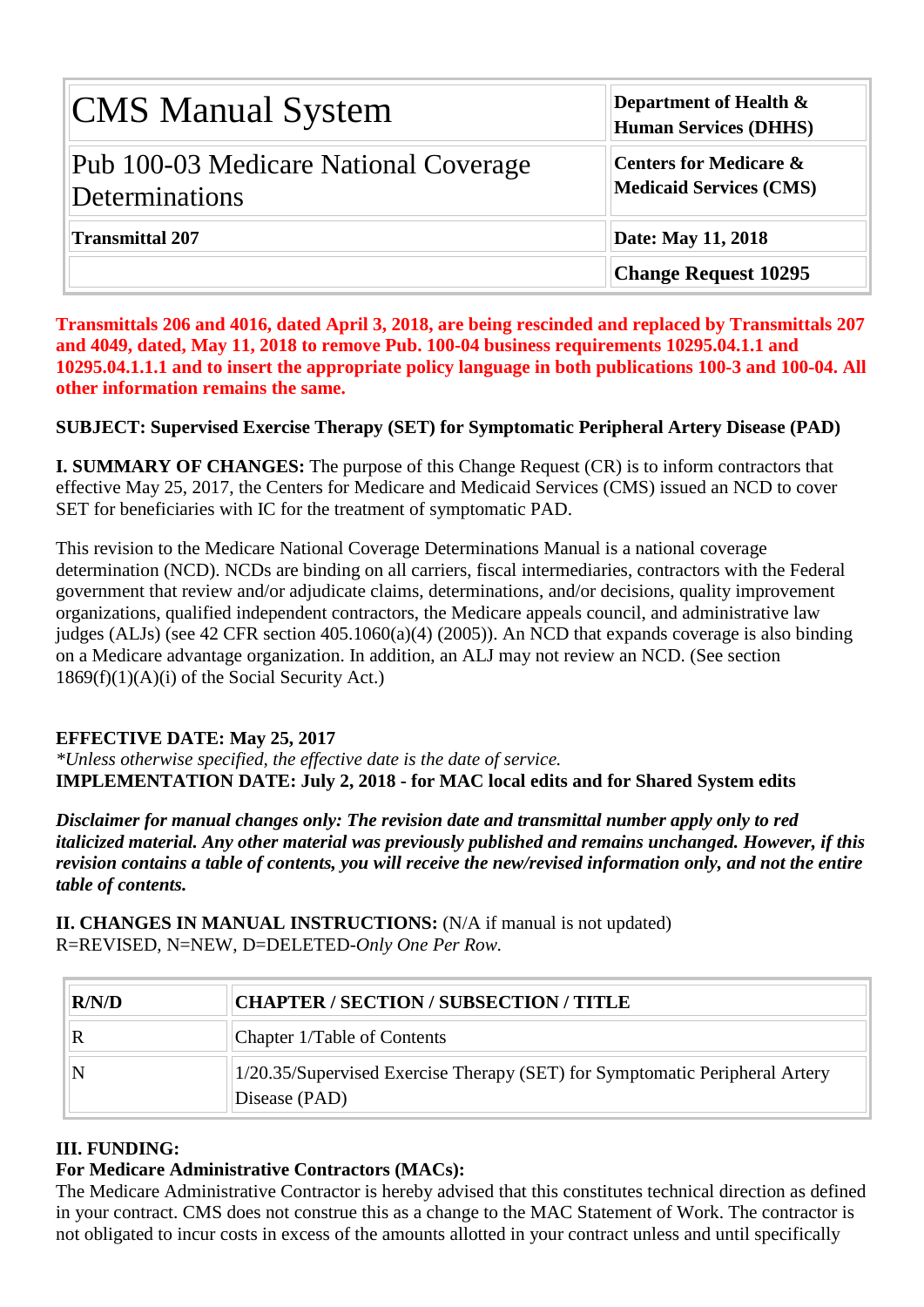authorized by the Contracting Officer. If the contractor considers anything provided, as described above, to be outside the current scope of work, the contractor shall withhold performance on the part(s) in question and immediately notify the Contracting Officer, in writing or by e-mail, and request formal directions regarding continued performance requirements.

# **IV. ATTACHMENTS:**

**Business Requirements Manual Instruction**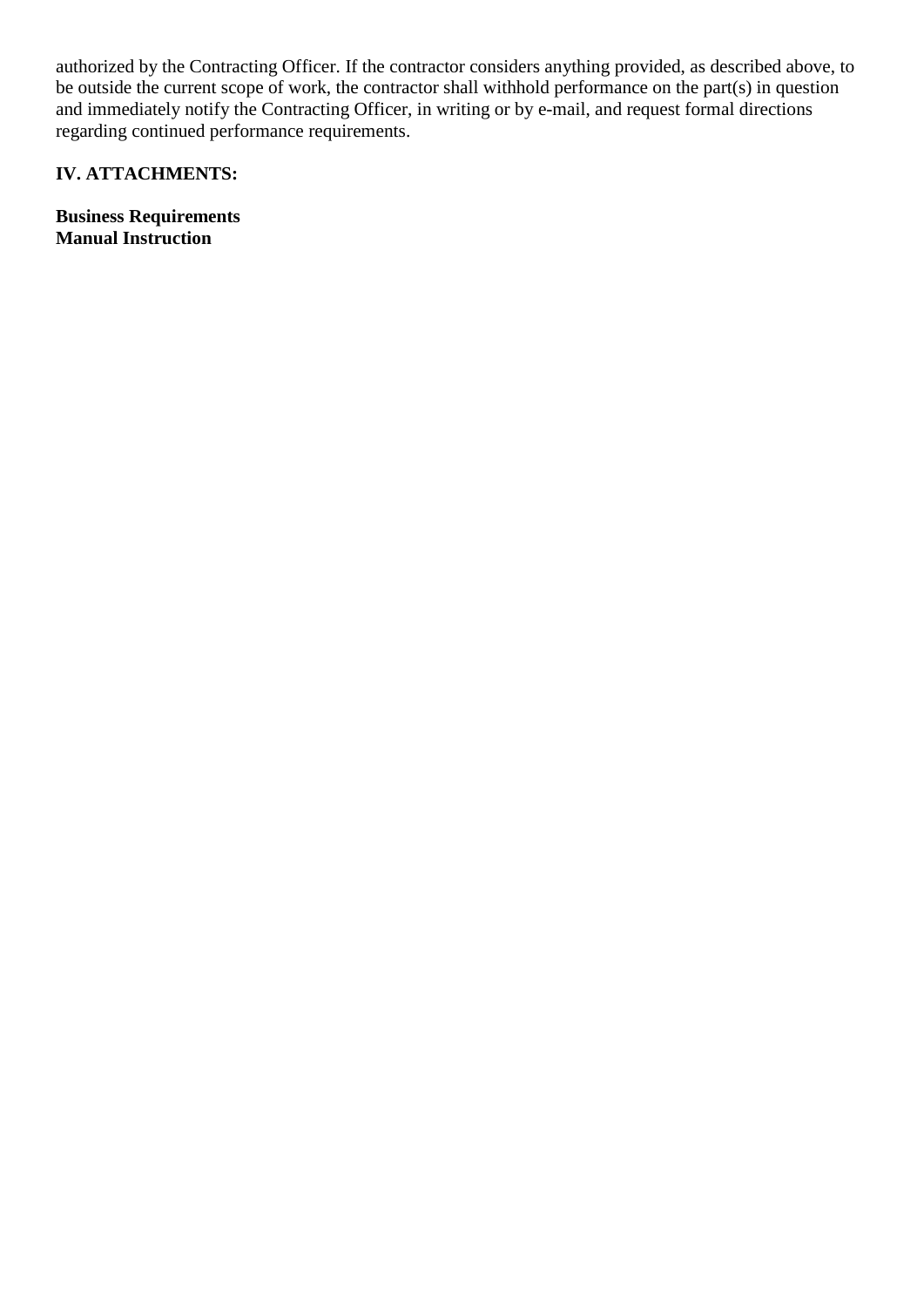# **Attachment - Business Requirements**

**Transmittals 206 and 4016, dated April 3, 2018, are being rescinded and replaced by Transmittals 207 and 4049, dated, May 11, 2018 to remove Pub. 100-04 business requirements 10295.04.1.1 and 10295.04.1.1.1 and to insert the appropriate policy language in both publications 100-3 and 100-04. All other information remains the same.**

**SUBJECT: Supervised Exercise Therapy (SET) for Symptomatic Peripheral Artery Disease (PAD)**

**EFFECTIVE DATE: May 25, 2017**

*\*Unless otherwise specified, the effective date is the date of service.* **IMPLEMENTATION DATE: July 2, 2018 - for MAC local edits and for Shared System edits**

#### **I. GENERAL INFORMATION**

**A. Background:** Supervised exercise therapy (SET) involves the use of intermittent walking exercise which alternates periods of walking to moderate-to-maximum claudication, with rest. SET has been recommended as the initial treatment for patients suffering from intermittent claudication (IC), the most common symptom experienced by people with peripheral artery disease (PAD). Despite years of highquality research illustrating the effectiveness of SET, more invasive treatment options (i.e., endovascular revascularization) have continued to increase. This has been partly attributed to patients having limited access to SET programs. There is currently no national coverage determination (NCD) in effect.

**B. Policy:** On May 25, 2017, the Centers for Medicare and Medicaid Services (CMS) issued an NCD to cover SET for beneficiaries with IC for the treatment of symptomatic PAD. Up to 36 sessions over a 12 week period are covered if all of the following components of a SET program are met:

The SET program must:

- consist of sessions lasting 30-60 minutes comprising a therapeutic exercise-training program for PAD in patients with claudication;
- be conducted in a hospital outpatient setting, or a physician's office
- be delivered by qualified auxiliary personnel necessary to ensure benefits exceed harms, and who are trained in exercise therapy for PAD; and
- be under the direct supervision of a physician (as defined in  $1861(r)(1)$ , physician assistant, or nurse practitioner/clinical nurse specialist (as identified in 1861(aa)(5)) who must be trained in both basic and advanced life support techniques.

Beneficiaries must have a face-to-face visit with the physician responsible for PAD treatment to obtain the referral for SET. At this visit, the beneficiary must receive information regarding cardiovascular disease and PAD risk factor reduction, which could include education, counseling, behavioral interventions, and outcome assessments.

Medicare Administrative Contractors (MACs) have the discretion to cover SET beyond 36 sessions over 12 weeks and may cover an additional 36 sessions over an extended period of time. A second referral is required for additional sessions.

SET is non-covered for beneficiaries with absolute contraindications to exercise as determined by their primary attending physician.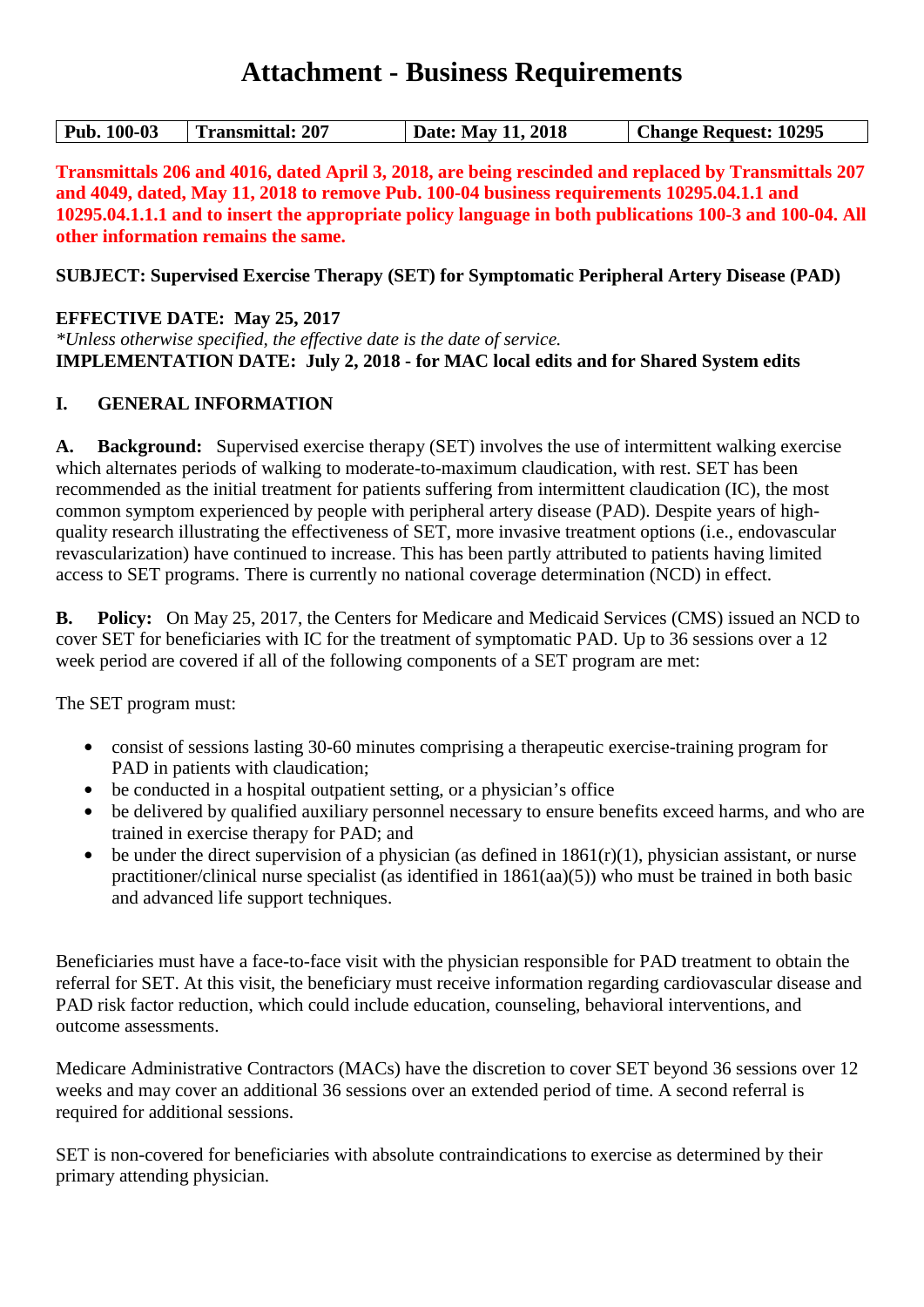# **II. BUSINESS REQUIREMENTS TABLE**

*"Shall" denotes a mandatory requirement, and "should" denotes an optional requirement.*

| <b>Number</b>  | <b>Requirement</b>                                 | <b>Responsibility</b> |            |   |                |              |              |              |              |  |  |  |  |
|----------------|----------------------------------------------------|-----------------------|------------|---|----------------|--------------|--------------|--------------|--------------|--|--|--|--|
|                |                                                    | A/B                   |            | D |                | Shared-      |              |              | Other        |  |  |  |  |
|                |                                                    |                       | <b>MAC</b> |   | M              |              | System       |              |              |  |  |  |  |
|                |                                                    |                       |            |   |                | E            |              |              | Maintainers  |  |  |  |  |
|                |                                                    | A                     | B          | H |                | $\mathbf{F}$ | M            | V            |              |  |  |  |  |
|                |                                                    |                       |            | H | M <sub>l</sub> | $\mathbf I$  | $\mathsf{C}$ | M            | W            |  |  |  |  |
|                |                                                    |                       |            | H | $\mathbf{A}$   | S            | <sub>S</sub> | <sub>S</sub> | $\mathbf{F}$ |  |  |  |  |
|                |                                                    |                       |            |   |                | S            |              |              |              |  |  |  |  |
| $10295 - 03.1$ | Effective May 25, 2017, contractors shall cover    | X                     | X          |   |                |              |              |              |              |  |  |  |  |
|                | SET for beneficiaries with IC for the treatment of |                       |            |   |                |              |              |              |              |  |  |  |  |
|                | symptomatic PAD, with a referral from the          |                       |            |   |                |              |              |              |              |  |  |  |  |
|                | physician responsible for PAD treatment.           |                       |            |   |                |              |              |              |              |  |  |  |  |
|                | Contractors have the discretion to cover SET       |                       |            |   |                |              |              |              |              |  |  |  |  |
|                | beyond 36 sessions over 12 weeks and may           |                       |            |   |                |              |              |              |              |  |  |  |  |
|                | cover an additional 36 sessions over an extended   |                       |            |   |                |              |              |              |              |  |  |  |  |
|                | period of time. A second referral is required for  |                       |            |   |                |              |              |              |              |  |  |  |  |
|                | additional sessions.                               |                       |            |   |                |              |              |              |              |  |  |  |  |
|                |                                                    |                       |            |   |                |              |              |              |              |  |  |  |  |

# **III. PROVIDER EDUCATION TABLE**

| <b>Number</b><br>Requirement |                                                                                                                                                                                                                                                                                                                                                                                                                                                                                                                                                                                                                                                                                                                                                                                                                                                                                                                                             | <b>Responsibility</b> |                   |             |        |                                                 |  |  |
|------------------------------|---------------------------------------------------------------------------------------------------------------------------------------------------------------------------------------------------------------------------------------------------------------------------------------------------------------------------------------------------------------------------------------------------------------------------------------------------------------------------------------------------------------------------------------------------------------------------------------------------------------------------------------------------------------------------------------------------------------------------------------------------------------------------------------------------------------------------------------------------------------------------------------------------------------------------------------------|-----------------------|-------------------|-------------|--------|-------------------------------------------------|--|--|
|                              |                                                                                                                                                                                                                                                                                                                                                                                                                                                                                                                                                                                                                                                                                                                                                                                                                                                                                                                                             |                       | A/B<br><b>MAC</b> |             |        | $\mathcal{C}$<br>D.<br>M <sub>l</sub><br>E<br>D |  |  |
|                              |                                                                                                                                                                                                                                                                                                                                                                                                                                                                                                                                                                                                                                                                                                                                                                                                                                                                                                                                             | $\mathbf{A}$          | B                 | H<br>H<br>H | M<br>A | T                                               |  |  |
| $10295 - 03.2$               | MLN Article: A provider education article related to this instruction will be<br>available at http://www.cms.gov/Outreach-and-Education/Medicare-<br>Learning-Network-MLN/MLNMattersArticles/ shortly after the CR is<br>released. You will receive notification of the article release via the<br>established "MLN Matters" listserv. Contractors shall post this article, or a<br>direct link to this article, on their Web sites and include information about<br>it in a listserv message within 5 business days after receipt of the<br>notification from CMS announcing the availability of the article. In<br>addition, the provider education article shall be included in the contractor's<br>next regularly scheduled bulletin. Contractors are free to supplement MLN<br>Matters articles with localized information that would benefit their provider<br>community in billing and administering the Medicare program correctly. |                       | X<br>X            |             |        |                                                 |  |  |

## **IV. SUPPORTING INFORMATION**

**Section A: Recommendations and supporting information associated with listed requirements:** N/A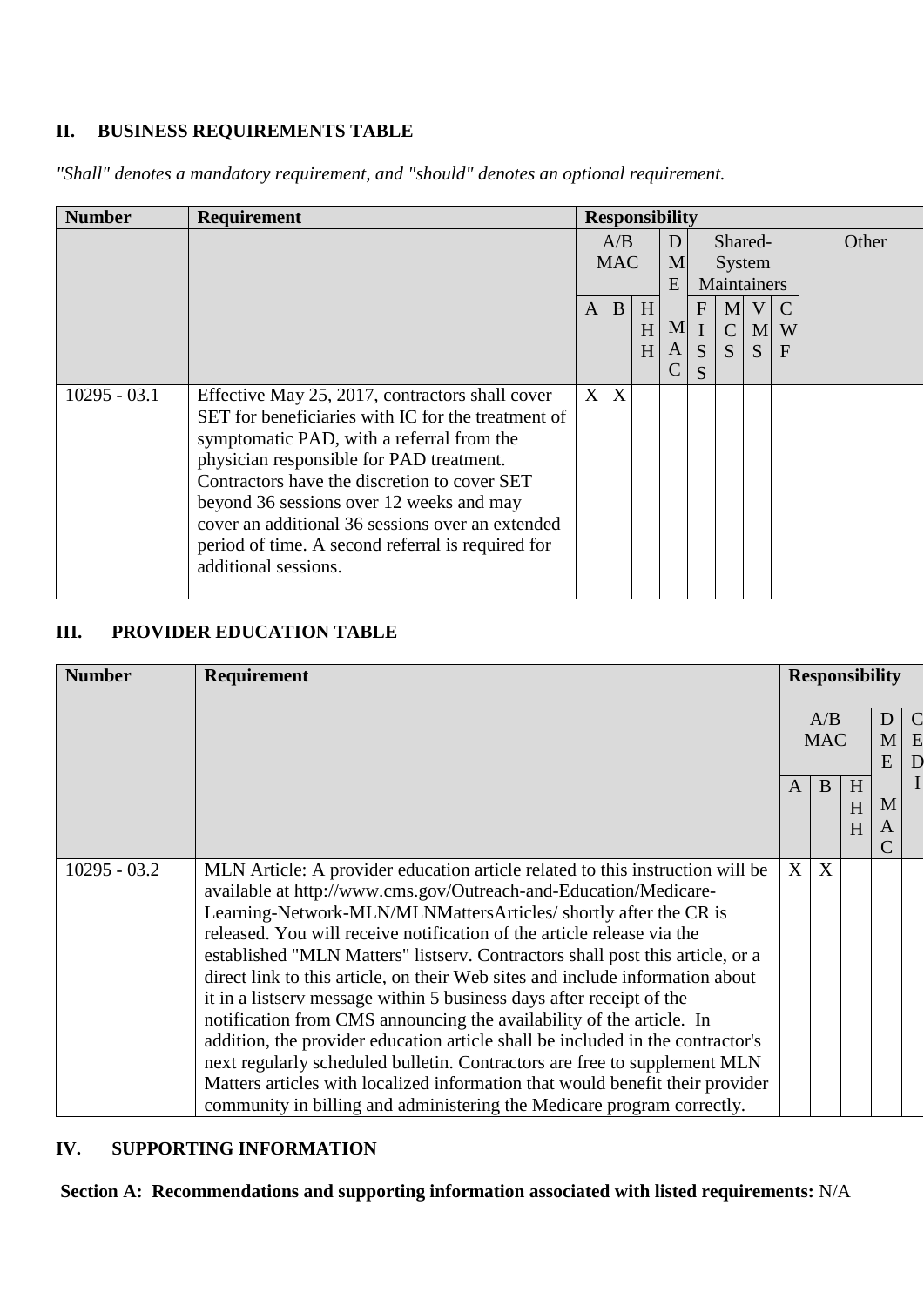| X-Ref              | Recommendations or other supporting information: |
|--------------------|--------------------------------------------------|
| <b>Requirement</b> |                                                  |
| <b>Number</b>      |                                                  |

**Section B: All other recommendations and supporting information:** N/A

# **V. CONTACTS**

**Pre-Implementation Contact(s):** Yvette Cousar, 410-786-2160 or Yvette.Cousar@cms.hhs.gov (Professional Claims) , David Dolan, 410-786-3365 or David.Dolan@cms.hhs.gov (Coverage) , William Ruiz, 410-786-9283 or William.Ruiz@cms.hhs.gov (Institutional Claims) , Wanda Belle, 410-786-7491 or Wanda.Belle@cms.hhs.gov (Coverage) , Patricia Brocato-Simons, 410-786-0261 or Patricia.Brocatosimons@cms.hhs.gov (Coverage)

Post-Implementation Contact(s): Contact your Contracting Officer's Representative (COR).

#### **VI. FUNDING**

#### **Section A: For Medicare Administrative Contractors (MACs):**

The Medicare Administrative Contractor is hereby advised that this constitutes technical direction as defined in your contract. CMS does not construe this as a change to the MAC Statement of Work. The contractor is not obligated to incur costs in excess of the amounts allotted in your contract unless and until specifically authorized by the Contracting Officer. If the contractor considers anything provided, as described above, to be outside the current scope of work, the contractor shall withhold performance on the part(s) in question and immediately notify the Contracting Officer, in writing or by e-mail, and request formal directions regarding continued performance requirements.

#### **ATTACHMENTS: 0**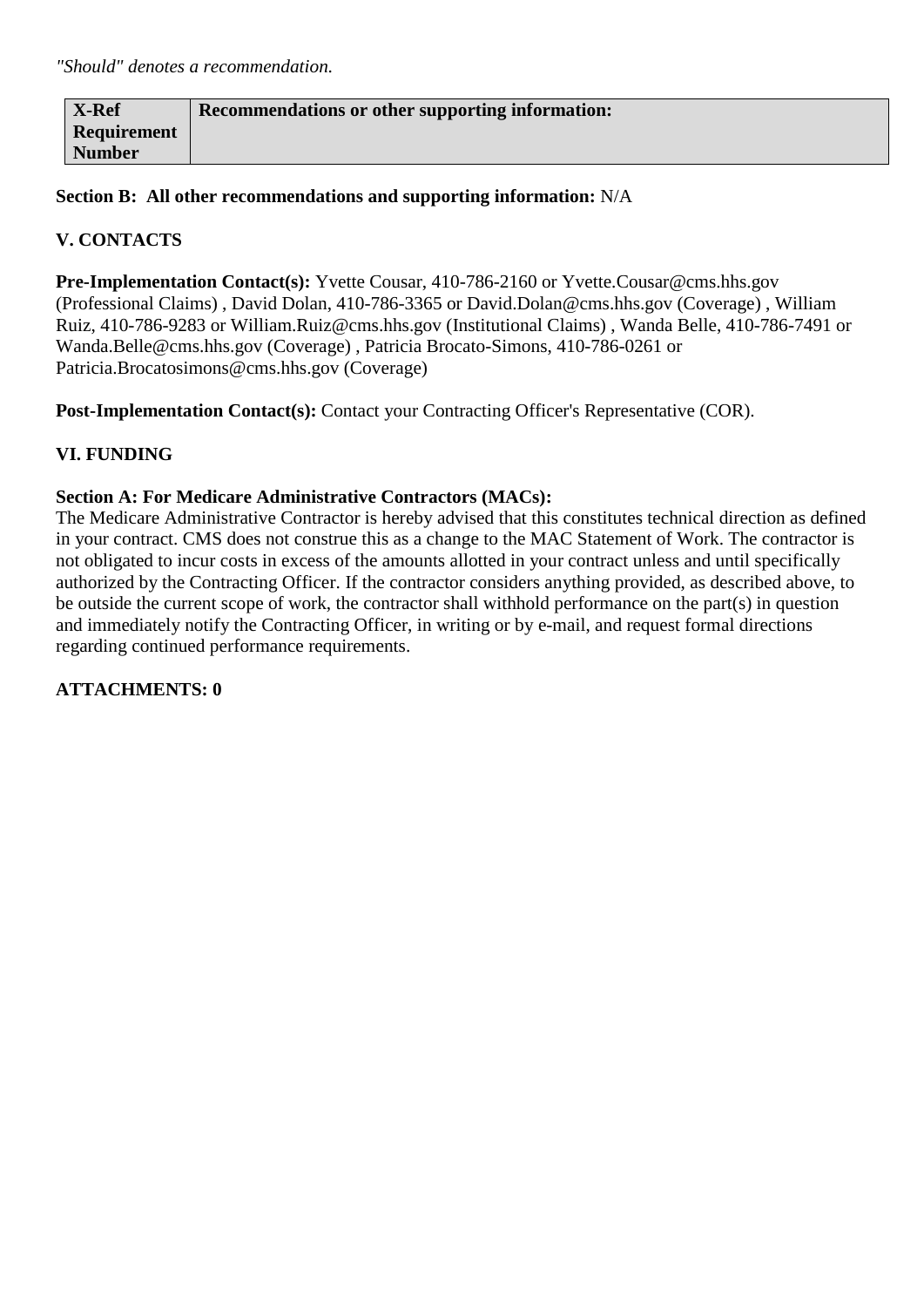# **Medicare National Coverage Determinations Manual Chapter 1, Part 1 (Sections 10 – 80.12) Coverage Determinations**

**Table of Contents**

*(Rev.207, Issued: 05-11-18)*

*20.35 - Supervised Exercise Therapy (SET) for Symptomatic Peripheral Artery Disease (PAD)(Effective May 25, 2017)*

# *20.35 - Supervised Exercise Therapy (SET) for Symptomatic Peripheral Artery Disease (PAD)(Effective May 25, 2017) (Rev.207, Issued: 05-11-18, Effective: 05-25-17, Implementation: 07-02-18)*

#### *A. General*

*Research has shown supervised exercise therapy (SET) to be an effective, minimally invasive method to alleviate the most common symptom associated with peripheral artery disease (PAD) – intermittent claudication (IC). SET has been shown to be significantly more effective than unsupervised exercise, and could prevent the progression of PAD and lower the risk of cardiovascular events that are prevalent in these patients. SET has also been shown to perform at least as well as more invasive revascularization treatments that are covered by Medicare.* 

#### *B. Nationally Covered Indications*

*Effective for services performed on or after May 25, 2017, the Centers for Medicare & Medicaid Services has determined that the evidence is sufficient to cover SET for beneficiaries with IC for the treatment of symptomatic PAD. Up to 36 sessions over a 12-week period are covered if all of the following components of a SET program are met. The SET program must:*

- *consist of sessions lasting 30-60 minutes comprising a therapeutic exercise-training program for PAD in patients with claudication;*
- *be conducted in a hospital outpatient setting, or a physician's office;*
- *be delivered by qualified auxiliary personnel necessary to ensure benefits exceed harms, and who are trained in exercise therapy for PAD; and*
- *be under the direct supervision of a physician (as defined in 1861(r)(1)), physician assistant, or nurse practitioner/clinical nurse specialist (as identified in 1861(aa)(5)) who must be trained in both basic and advanced life support techniques.*

*Beneficiaries must have a face-to-face visit with the physician responsible for PAD treatment to obtain the referral for SET. At this visit, the beneficiary must receive information regarding cardiovascular disease and PAD risk factor reduction, which could include education, counseling, behavioral interventions, and outcome assessments.*